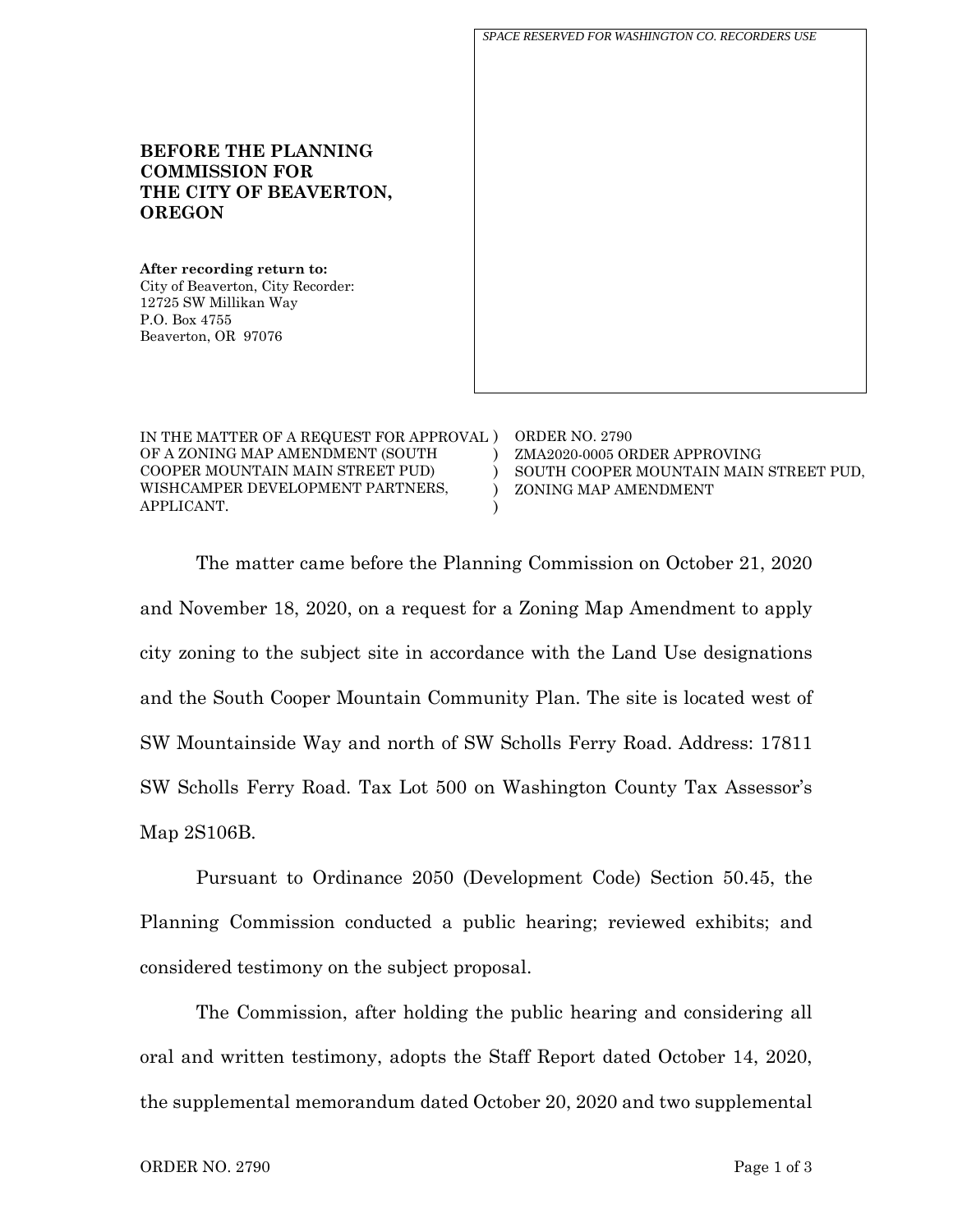memoranda dated October 21, 2020 and the supplemental memorandum dated November 18, 2020, and the findings contained therein, as applicable to the approval criteria contained in Section 40.97.15.1.C of the Development Code.

Therefore, **IT IS HEREBY ORDERED** that **ZMA2020-0005** is **RECOMMENDED FOR APPROVAL** to the City Council, based on the testimony, reports and exhibits, and evidence presented during the public hearing on the matter and based on the facts, findings, and conclusions found in the Staff Report dated October 14, 2020, the supplemental memorandum dated October 20, 2020 and two supplemental memoranda dated October 21, 2020 and the supplemental memorandum dated November 18, 2020.

Motion **CARRIED**, by the following vote:

**AYES:** Lawler, Winter, Nye, Overhage, Saldana **NAYS:** None. **ABSTAIN:** None. **ABSENT:** Brucker.

Dated this 24 day of November, 2020.

To appeal the decision of the Planning Commission, as articulated in Land Use Order No. 2790 an appeal must be filed on an Appeal form provided by the Director at the City of Beaverton Community Development Department's office by no later than 4:30 p.m. on \_\_\_\_\_\_\_\_\_\_\_\_\_\_\_\_\_\_\_\_\_\_\_\_\_\_\_\_\_\_\_\_\_\_\_\_\_\_\_\_\_\_\_\_\_\_\_\_, 2020. December 04